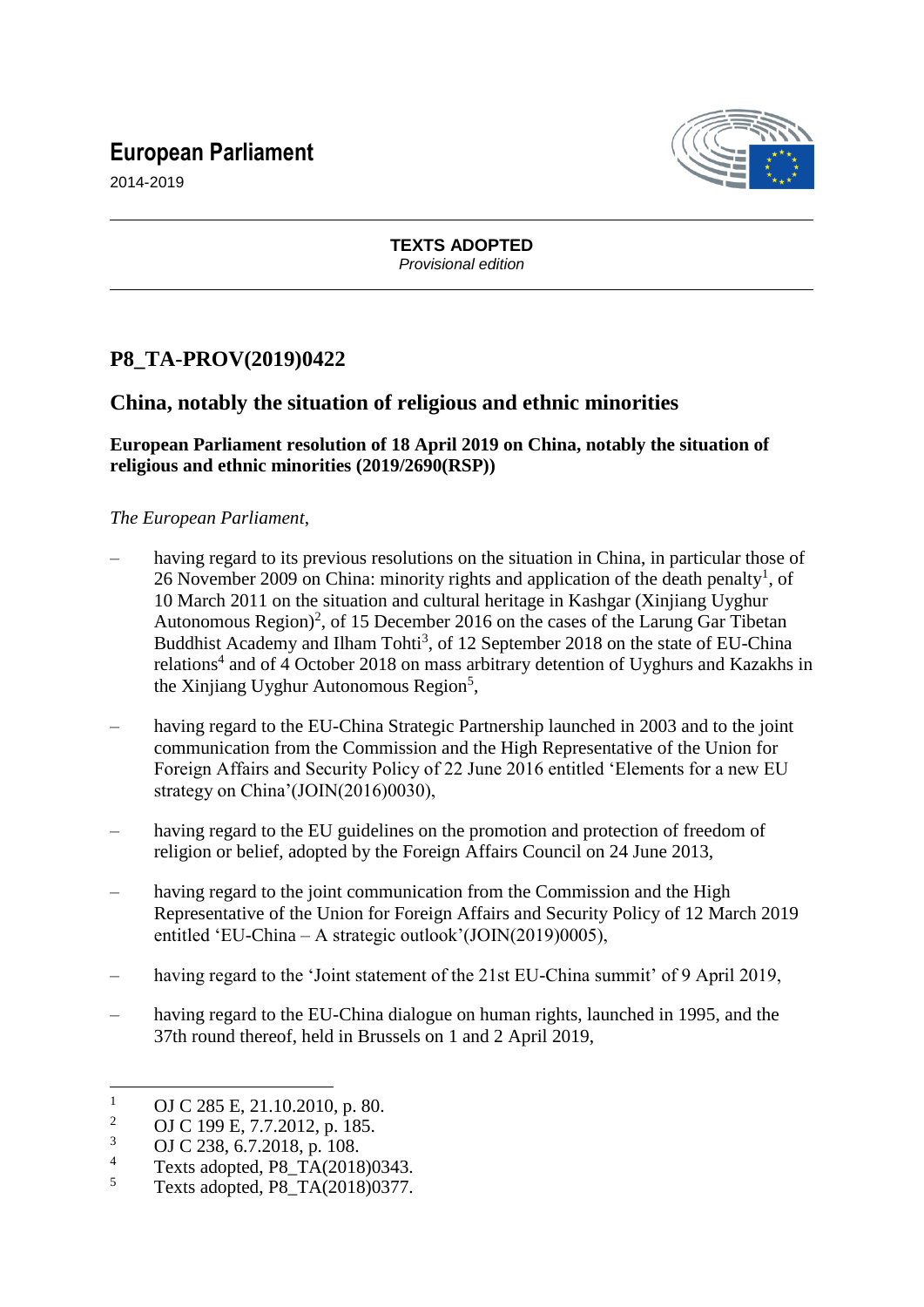- having regard to Article 36 of the Constitution of the People's Republic of China, which guarantees all citizens the right to freedom of religious belief, and to Article 4 thereof, which upholds the rights of 'minority nationalities',
- having regard to the International Covenant on Civil and Political Rights of 16 December 1966, signed by China in 1998, but not ratified,
- having regard to the Universal Declaration of Human Rights of 1948.
- having regard to the concluding observations of the UN Committee on the Elimination of Racial Discrimination's review of China,
- having regard to Rules 135(5) and 123(4) of its Rules of Procedure,
- A. whereas in its strategic framework on human rights and democracy, the EU pledges that human rights, democracy, and the rule of law will be promoted 'in all areas of the EU's external actions without exception', and that the EU will 'place human rights at the centre of its relations with all third countries including strategic partners'; whereas this should remain at the centre of the long-standing relationship between the EU and China, in accordance with the EU's commitment to uphold these very same values in its external action and China's expressed interest in respecting international laws and standards relating to human rights in its own development;
- B. whereas China has been successful in lifting 700 million people out of poverty, but whereas since President Xi Jinping assumed power in March 2013, the human rights situation in China has continued to deteriorate, with the government stepping up its hostility towards peaceful dissent, the freedoms of expression and religion, and the rule of law; whereas the Chinese authorities have detained and prosecuted hundreds of human rights defenders, lawyers and journalists;
- C. whereas the new regulations on religious affairs that took effect on 1 February 2018 are more restrictive towards religious groups and activities, and force them to fall more closely into line with party policies; whereas freedom of religion and conscience has reached a new low point since the start of the economic reforms and the opening up of China in the late 1970s; whereas China is home to one of the largest populations of religious prisoners;
- D. whereas, while an accord was reached between the Holy See and the Chinese Government in September 2018 concerning the appointments of bishops in China, the Christian religious communities have been facing increasing repression in China, with Christians, both in underground and government-approved churches, being targeted through the harassment and detention of believers, the demolition of churches, the confiscation of religious symbols and the crackdown on Christian gatherings; whereas Chinese authorities in some provinces do not allow persons under 18 years of age to attend religious activities; whereas in September 2018 China banned the Zion Church, the biggest house congregation in China with more than 1 500 followers;
- E. whereas the situation in Xinjiang, where 10 million Muslim Uyghurs and ethnic Kazakhs live, has rapidly deteriorated, as stability and the control of Xinjiang has been elevated to a top priority of the Chinese authorities, driven by both periodic terrorist attacks in, or allegedly connected to, Xinjiang by Uyghurs and the strategic location of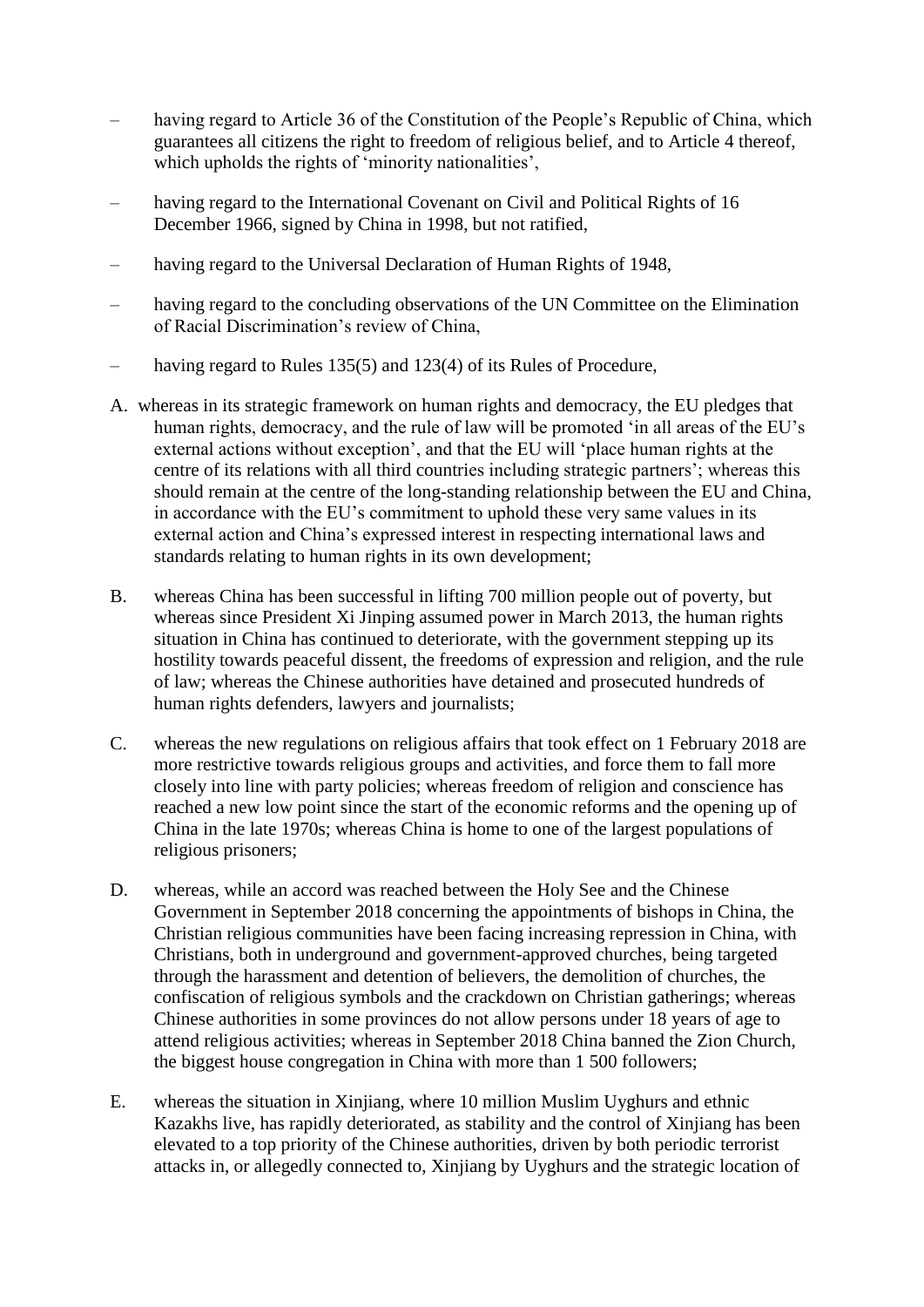the Xinjiang Uyghur Autonomous Region for the Belt and Road Initiative; whereas there is information that the Xinjiang camp system has expanded into other parts of China;

- F. whereas an extrajudicial detention programme has been established, holding 'from tens of thousands to upwards of a million Uyghurs' who are being forced to undergo political 're-education' according to estimates cited by the UN Committee on the Elimination of Racial Discrimination, without being charged or tried, for undetermined periods of time, and are therefore being arbitrarily detained under the pretext of countering terrorism and religious extremism; whereas a policy of strict restrictions on religious practices and the Uyghur language and customs has been developed in the Xinjiang province;
- G. whereas a sophisticated network of invasive digital surveillance has been developed, including facial recognition technology and data collection;
- H. whereas the Chinese Government has refused numerous requests from the UN Working Group on Enforced or Involuntary Disappearances (WGEID), the UN High Commissioner for Human Rights and other UN Special Procedures mandates to send independent investigators to Xinjiang;
- I. whereas the situation in Tibet has deteriorated over the past few years, in spite of economic growth and infrastructure development, with the Chinese Government curtailing a wide range of human rights under the pretext of security and stability, and engaging in relentless attacks against Tibetan identity and culture;
- J. whereas the surveillance and control measures in Tibet have been on the increase over the past few years, as well as arbitrary detentions, acts of torture and ill-treatment; whereas the Chinese Government has created an environment in Tibet in which there are no limits to state authority, the climate of fear is pervasive, and every aspect of public and private life is tightly controlled and regulated; whereas in Tibet, any acts of non-violent dissent or criticism of state policies with regard to ethnic or religious minorities can be considered as 'splittist' and therefore criminalised; whereas access to the Tibet Autonomous Region today is more restricted than ever before;
- K. whereas an extremely high number of Tibetans, mostly monks and nuns, have reportedly set themselves on fire since 2009 in protest against restrictive Chinese policies in Tibet, and in support of the return of the Dalai Lama and the right to religious freedom in the Aba/Ngaba county prefecture in Sichuan Province and other parts of the Tibetan plateau; whereas no progress has been made in the resolution of the Tibetan crisis in the last 10 years;
- 1. Is deeply concerned about the increasingly repressive regime that many religious and ethnic minorities, in particular Uyghurs and Kazakhs, Tibetans and Christians face, placing additional restraints on the constitutional guarantees of their right to freedom of cultural expression and religious belief, to freedom of speech and expression and to peaceful assembly and association; demands that the authorities respect these fundamental freedoms;
- 2. Calls on the Chinese Government to immediately end the practice of arbitrary detentions, without any charge, trial or conviction for criminal offence, of members of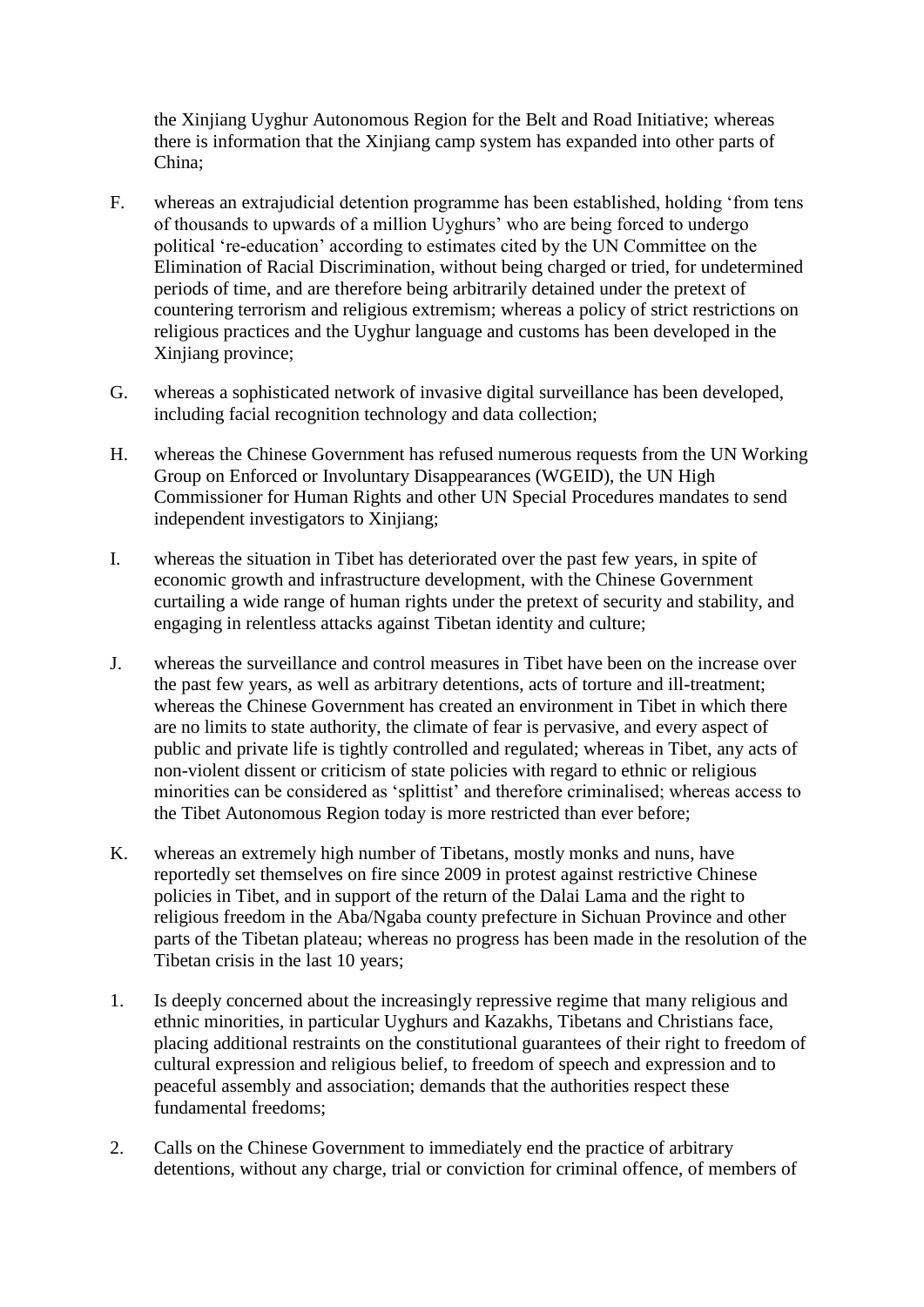the Uyghur and Kazakh minority and Tibetans , to close all camps and detention centres and to release the detained persons immediately and unconditionally;

- 3. Calls for the immediate release of arbitrarily detained people, prisoners of conscience, including practitioners of Falun Gong and for a stop to be put to enforced disappearances, and insists that all individuals are able to choose their legal representative, have access to their family and to medical assistance, as well as have their cases investigated;
- 4. Calls on the Chinese Government to immediately release: Uyghurs, including Ilham Tohti, Tashpolat Tiyip, Rahile Dawut, Eli Mamut, Hailaite Niyazi, Memetjan Abdulla, Abduhelil Zunun, and Abdukerim Abduweli; individuals persecuted for their religious beliefs, including Zhang Shaojie, Hu Shigen, Wang Yi, and Sun Qian; Tibetan activists, writers and religious figures who face criminal charges or have been imprisoned for exercising their right to freedom of expression, including Tashi Wangchuk and Lobsang Dargye;
- 5. Calls for the immediate release of the Swedish national book publisher Gui Minhai and the two Canadian citizens Michael Spavor and Michael Kovrig;
- 6. Urges the Chinese Government to release the full details of persons disappeared in Xinjiang to their families;
- 7. Calls on the Chinese authorities to end their campaigns against Christian congregations and organisations and to stop the harassment and detention of Christian pastors and priests and the forced demolitions of churches;
- 8. Calls on the Chinese authorities to uphold the linguistic, cultural, religious and other fundamental freedoms of Tibetans, and to refrain from settlement policies in favour of the Han people and to the disadvantage of the Tibetans, as well as from forcing Tibetan nomads to abandon their traditional lifestyle;
- 9. Condemns the campaigns carried out via the 'patriotic education' approach, including measures to stage-manage Tibetan Buddhist monasteries; is concerned that China's criminal law is being abused to persecute Tibetans and Buddhists, whose religious activities are equated with 'separatism'; deplores the fact that the environment for practising Buddhism in Tibet has worsened significantly after the Tibetan protests of March 2008, with the Chinese Government adopting a more pervasive approach to 'patriotic education';
- 10. Urges the Chinese authorities to implement the constitutionally guaranteed right to freedom of religious belief for all Chinese citizens;
- 11. Recalls the importance of the EU and its Member States raising the issue of human rights violations at every political level with the Chinese authorities, in line with the EU's commitment to project a strong, clear and unified voice in its approach to the country, including the annual Human Rights Dialogue, Strategic Dialogue, High-Level Economic Dialogue, and Summit, as well as the forthcoming Euro-Asia Summit;
- 12. Underlines that while in their joint statement issued after the 21st EU-China Summit, the EU and China reaffirmed that all human rights are universal, indivisible, interdependent and interrelated, the EU should urge China to act accordingly; deplores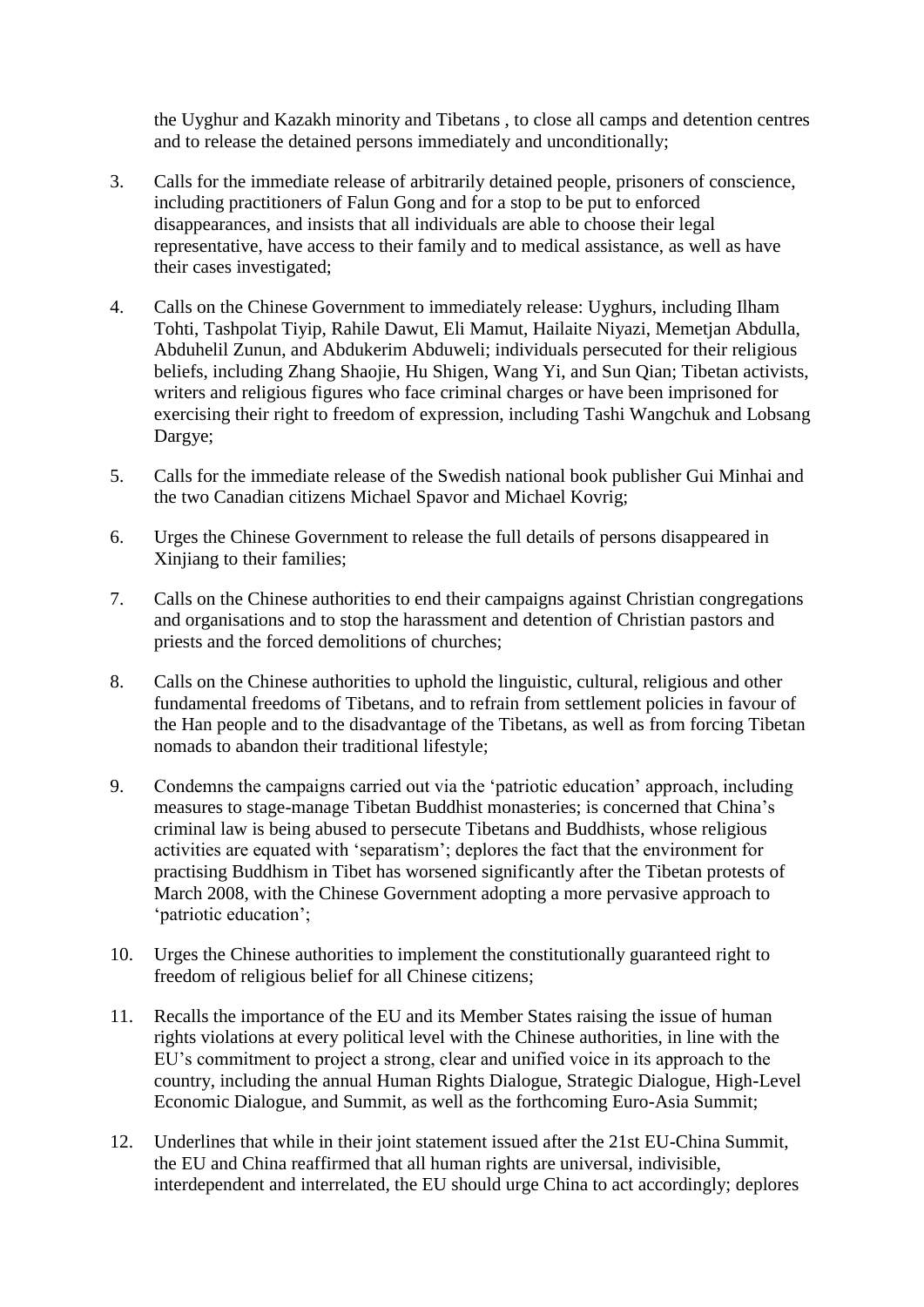the fact that at the EU-China Summit of 9 April 2019 urgent human rights concerns once again played a marginal role; takes the view that if and when EU-China summit language is weak on human rights, the Council, the European External Action Service (EEAS) and the Commission should decline to include it at all and issue a separate communication on the topic with a meaningful assessment both of the situation and why stronger language could not be agreed;

- 13. Calls on EU Member States to prevent any activities undertaken by the Chinese authorities in the EU's territory to harass members of Turkic communities, Tibetans and other religious or ethnic groups in order to compel them to act as informants, to force their return to China or silence them;
- 14. Calls on the Chinese authorities to allow free, meaningful and unhindered access to Xinjiang province and Tibet Autonomous Region for journalists and international observers, including for the UN High Commissioner for Human Rights and UN Special Procedures; calls for the EU and the Member States to take the lead during the next session of the UN Human Rights Council on a resolution establishing a fact-finding mission to Xinjiang;
- 15. Calls on the Chinese Government to guarantee unfettered respect of citizens' rights in the Chinese Constitution, with regard to Article 4, which protects national minorities; Article 35, which protects the freedoms of speech, the press, assembly, association, procession and demonstration; Article 36, which recognises the right to freedom of religious belief; and Article 41, which guarantees the right to criticise and make suggestions regarding any state organ or official;
- 16. Urges China to ratify the International Covenant on Civil and Political Rights;
- 17. Urges China to give EU diplomats, journalists and citizens unfettered access to Tibet in reciprocity for the free and open access to the entire territories of the EU Member States that Chinese travellers enjoy; urges the EU institutions to take the issue of access to Tibet into serious consideration in the discussions on the EU-China visa facilitation agreement;
- 18. Expresses its disappointment at the fact that the 37th round of the EU-China Human Rights Dialogue brought no substantial results; regrets, furthermore, that the Chinese delegation did not take part on 2 April in the continuation of the dialogue that provided for an exchange of views with civil society organisations;
- 19. Urges the VP/HR, the EEAS and Member States to monitor the worrying human rights developments in Xinjiang more intensively, including increased government repression and surveillance, and to speak out against violations of human rights in China both privately and publicly;
- 20. Calls on the Council to consider adopting targeted sanctions against officials responsible for the crackdown in the Xinjiang Uyghur Autonomous Region;
- 21. Calls for the EU, its Member States and the international community to halt all exports and technology transfers of goods and services that are being used by China to extend and improve its cyber surveillance and predictive profiling apparatus; is deeply concerned that China is already exporting such technologies to authoritarian states